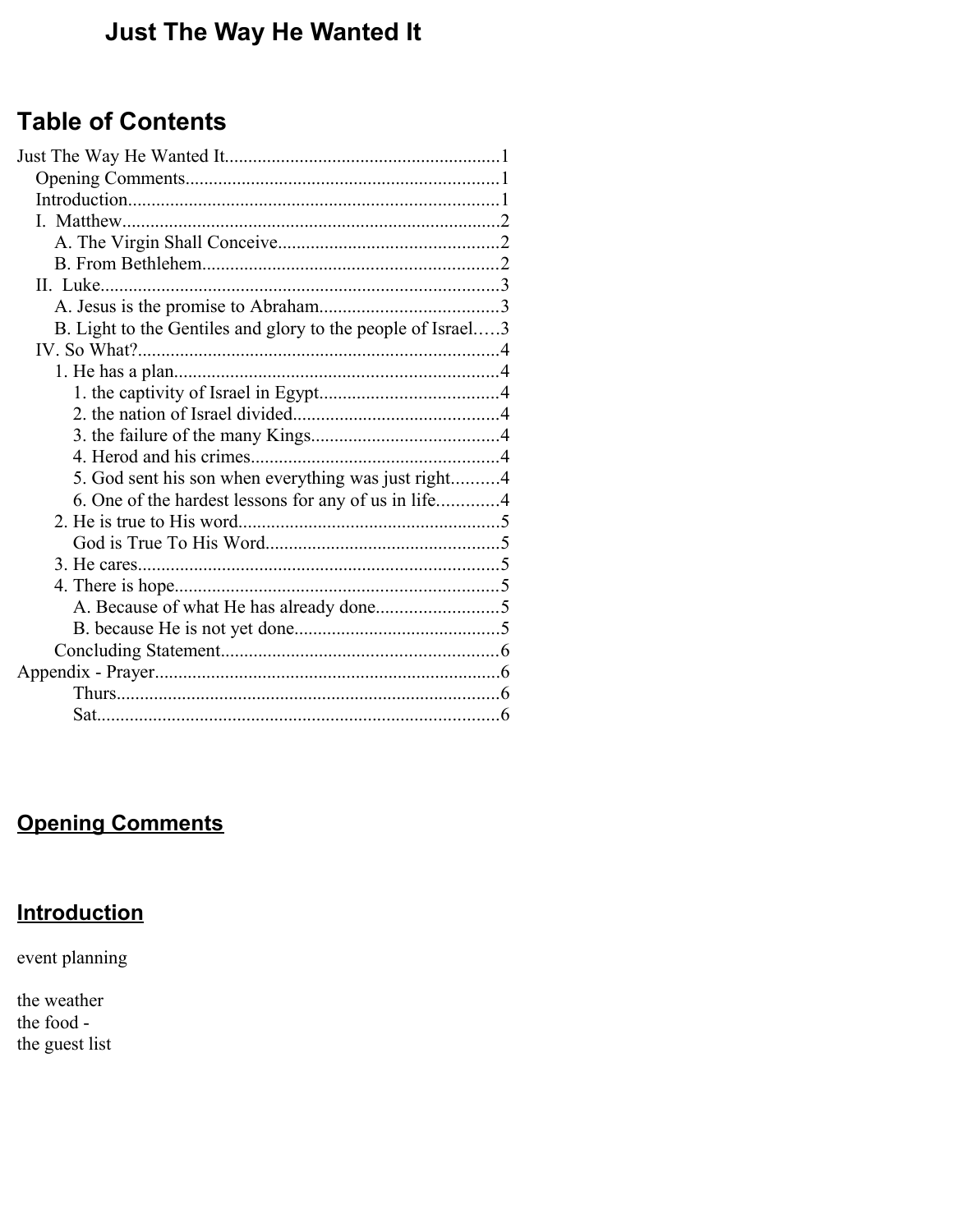## **I. Matthew**

## **A. The Virgin Shall Conceive**

learning that Mary was with child Joseph struggled with what to do and he was thinking of sending her away secretly

but then we read this...

Matthew 1:20–23 (NASB95) 20 But when he had considered this, behold, an angel of the Lord appeared to him in a dream, saying, "Joseph, son of David, do not be afraid to take Mary as your wife; for the Child who has been conceived in her is of the Holy Spirit. 21 "She will bear a Son; and you shall call His name Jesus, for He will save His people from their

sins."

22 Now all this took place to fulfill what was spoken by the Lord through the prophet: 23 "Behold, the virgin shall be with child and shall bear a Son, and they shall call His name

Immanuel," which translated means, "God with us."

Isaiah 7:14 (NASB95)

14"Therefore the Lord Himself will give you a sign: Behold, a virgin will be with child and bear a son, and she will call His name Immanuel.

Jewish audience

Matthew refers often to Old Testament prophecies his goal was to show his readers that Jesus is the Messiah this message from Isaiah to the Judean king Ahaz, 700 years earlier which was fulfilled in the virgin birth of Christ. Matthew parallels the name Jesus ("God is salvation") with the title Immanuel ("God with us") as they both describe Mary's child,

the incarnate Son of God who would save his people from their

sins.

## **B. From Bethlehem**

when the wise men arrive in Jerusalem they go to the King Herod

Micah 5:1–5 (NASB95)

2"But as for you, Bethlehem Ephrathah, Too little to be among the clans of Judah, From you One will go forth for Me to be ruler in Israel. His goings forth are from long ago, From the days of eternity."

3Therefore He will give them up until the time When she who is in labor has borne a child. Then the remainder of His brethren Will return to the sons of Israel.

4And He will arise and shepherd His flock In the strength of the Lord, In the majesty of the name of the Lord His God. And they will remain, Because at that time He will be great To the ends of the earth.

5This One will be our peace. When the Assyrian invades our land, When he tramples on our citadels, Then we will raise against him Seven shepherds and eight leaders of men.

Matthew 2:1–6 (NASB95)

1 Now after Jesus was born in Bethlehem of Judea in the days of Herod the king, magi from the east arrived in Jerusalem, saying,

2 "Where is He who has been born King of the Jews? For we saw His star in the east and have come to worship Him."

3 When Herod the king heard this, he was troubled, and all Jerusalem with him.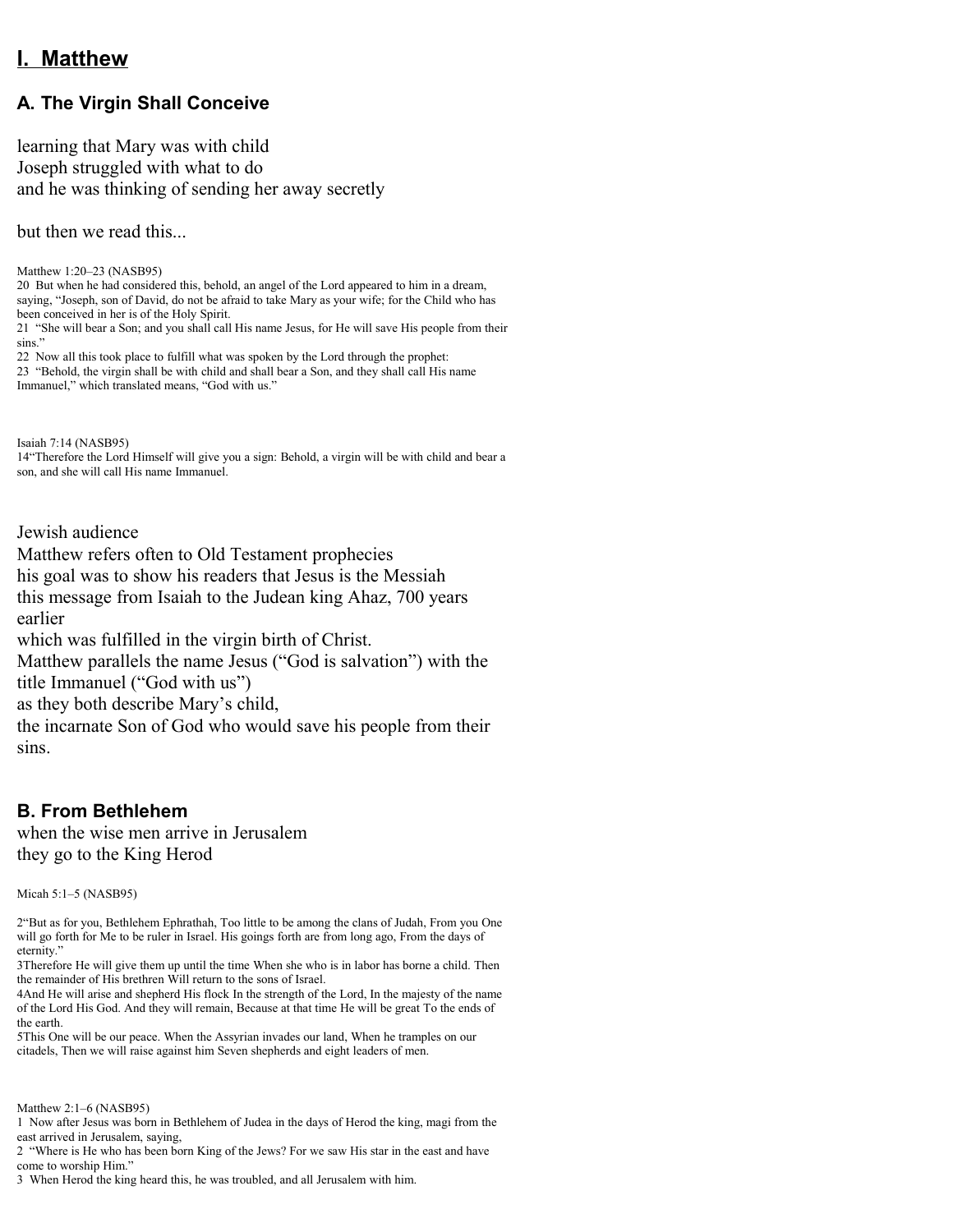4 Gathering together all the chief priests and scribes of the people, he inquired of them where the Messiah was to be born.

5 They said to him, "In Bethlehem of Judea; for this is what has been written by the prophet:

6 'And you, Bethlehem, land of Judah, Are by no means least among the leaders of Judah; For out of you shall come forth a Ruler Who will shepherd My people Israel.'"

## **II. Luke**

### **A. Jesus is the promise to Abraham**

#### Mary speaks out in a song commonly known as the Magnificat

#### Luke 1:46–56 (NASB95)

46 And Mary said: "My soul exalts the Lord,

47 And my spirit has rejoiced in God my Savior.

48 "For He has had regard for the humble state of His bondslave; For behold, from this time on all generations will count me blessed.

49 "For the Mighty One has done great things for me; And holy is His name.

50 "And His mercy is upon generation after generation Toward those who fear Him.

51 "He has done mighty deeds with His arm; He has scattered those who were proud in the thoughts of their heart.

52 "He has brought down rulers from their thrones, And has exalted those who were humble.

53 "He has filled the hungry with good things; And sent away the rich empty-handed.

54 "He has given help to Israel His servant, In remembrance of His mercy,

55 As He spoke to our fathers, To Abraham and his descendants forever."

56 And Mary stayed with her about three months, and then returned to her home.

#### Genesis 12:1–3 (NASB95)

1 Now the Lord said to Abram, "Go forth from your country, And from your relatives And from your father's house, To the land which I will show you;

2 And I will make you a great nation, And I will bless you, And make your name great; And so you shall be a blessing;

3 And I will bless those who bless you, And the one who curses you I will curse. And in you all the families of the earth will be blessed."

#### Galatians 3:8–9 (NASB95)

8 The Scripture, foreseeing that God would justify the Gentiles by faith, preached the gospel beforehand to Abraham, saying, "All the nations will be blessed in you." 9 So then those who are of faith are blessed with Abraham, the believer.

Acts 3:25 (NASB95)

25"It is you who are the sons of the prophets and of the covenant which God made with your fathers, saying to Abraham, 'And in your seed all the families of the earth shall be blessed.'

### **B. Light to the Gentiles and glory to the people of Israel**

Simeon who was waiting for the messiah

Luke 2:28–32 (NASB95)

28 then he took Him into his arms, and blessed God, and said,

29 "Now Lord, You are releasing Your bond-servant to depart in peace, According to Your word;

30 For my eyes have seen Your salvation,

31 Which You have prepared in the presence of all peoples,

32 A Light of revelation to the Gentiles, And the glory of Your people Israel."

#### Isaiah 9:1-7

Isaiah 9 (NASB95)

1 But there will be no more gloom for her who was in anguish; in earlier times He treated the land of Zebulun and the land of Naphtali with contempt, but later on He shall make it glorious, by the way of the sea, on the other side of Jordan, Galilee of the Gentiles.

2 The people who walk in darkness Will see a great light; Those who live in a dark land, The light will shine on them.

3 You shall multiply the nation, You shall increase their gladness; They will be glad in Your

presence As with the gladness of harvest, As men rejoice when they divide the spoil.

4 For You shall break the yoke of their burden and the staff on their shoulders, The rod of their oppressor, as at the battle of Midian.

5 For every boot of the booted warrior in the battle tumult, And cloak rolled in blood, will be for burning, fuel for the fire.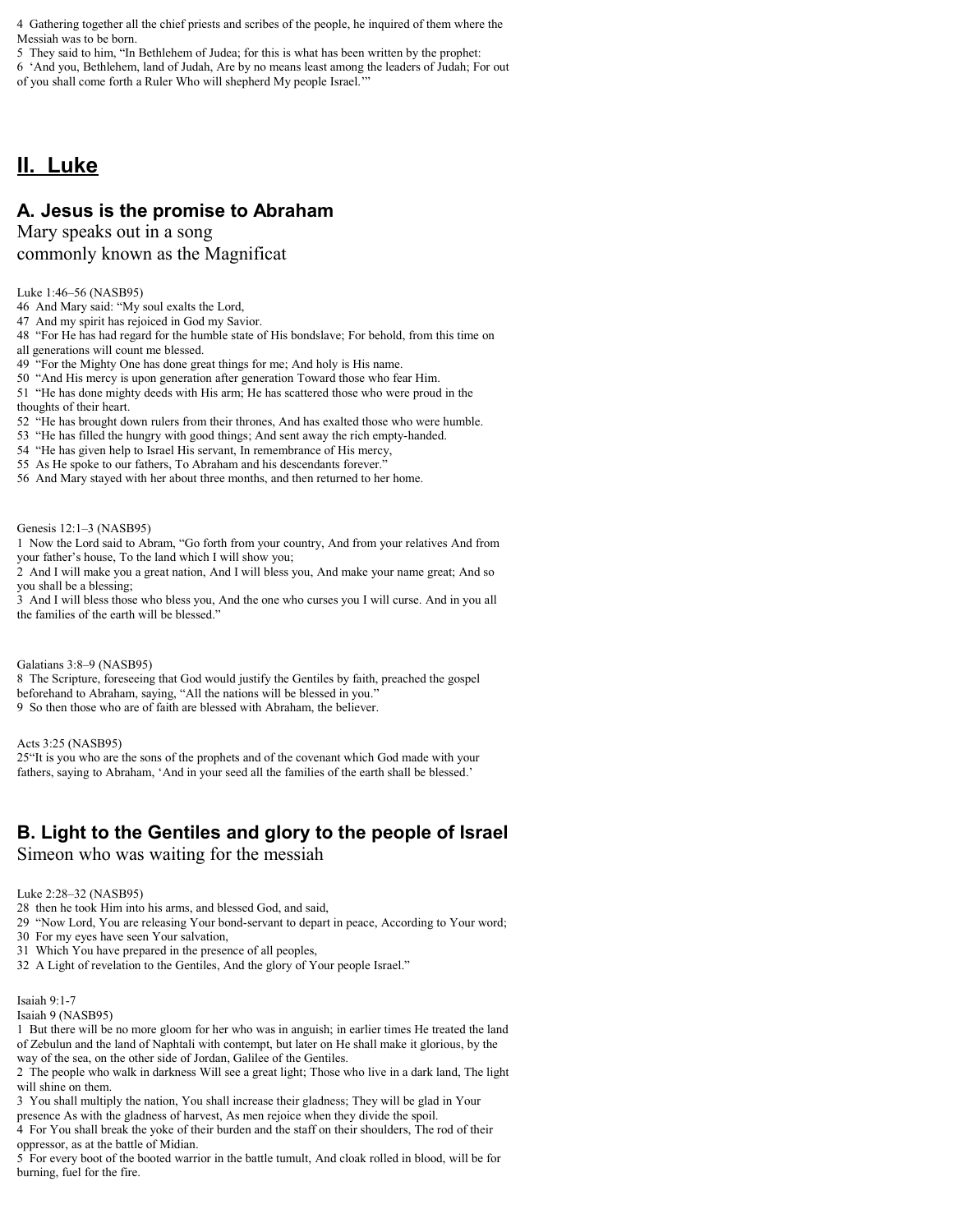6 For a child will be born to us, a son will be given to us; And the government will rest on His shoulders; And His name will be called Wonderful Counselor, Mighty God, Eternal Father, Prince of Peace.

7 There will be no end to the increase of His government or of peace, On the throne of David and over his kingdom, To establish it and to uphold it with justice and righteousness From then on and forevermore. The zeal of the Lord of hosts will accomplish this.

# **IV. So What?**

### **1. He has a plan**

Genesis 3:14–15 (NASB95)

14The Lord God said to the serpent, "Because you have done this, Cursed are you more than all cattle, And more than every beast of the field; On your belly you will go, And dust you will eat All the days of your life;

15And I will put enmity Between you and the woman, And between your seed and her seed; He shall bruise you on the head, And you shall bruise him on the heel."

from that point on so many things happened that one might think would get in the way

1. the captivity of Israel in Egypt

#### 2. the nation of Israel divided

#### 3. the failure of the many Kings

David - not permitted to build the temple - his hands were tainted by blood from battle

Solomon - drifted

then the long list of kings some good but many bad

4. Herod and his crimes killing of all the children

#### 5. God sent his son when everything was just right

Galatians 4:4 (NASB95) But when the fullness of the time came, God sent forth His Son, born of a woman, born under the Law,

#### 6. One of the hardest lessons for any of us in life

is learning to trust the Lord to have faith

to believe that when things are going well that He is still in control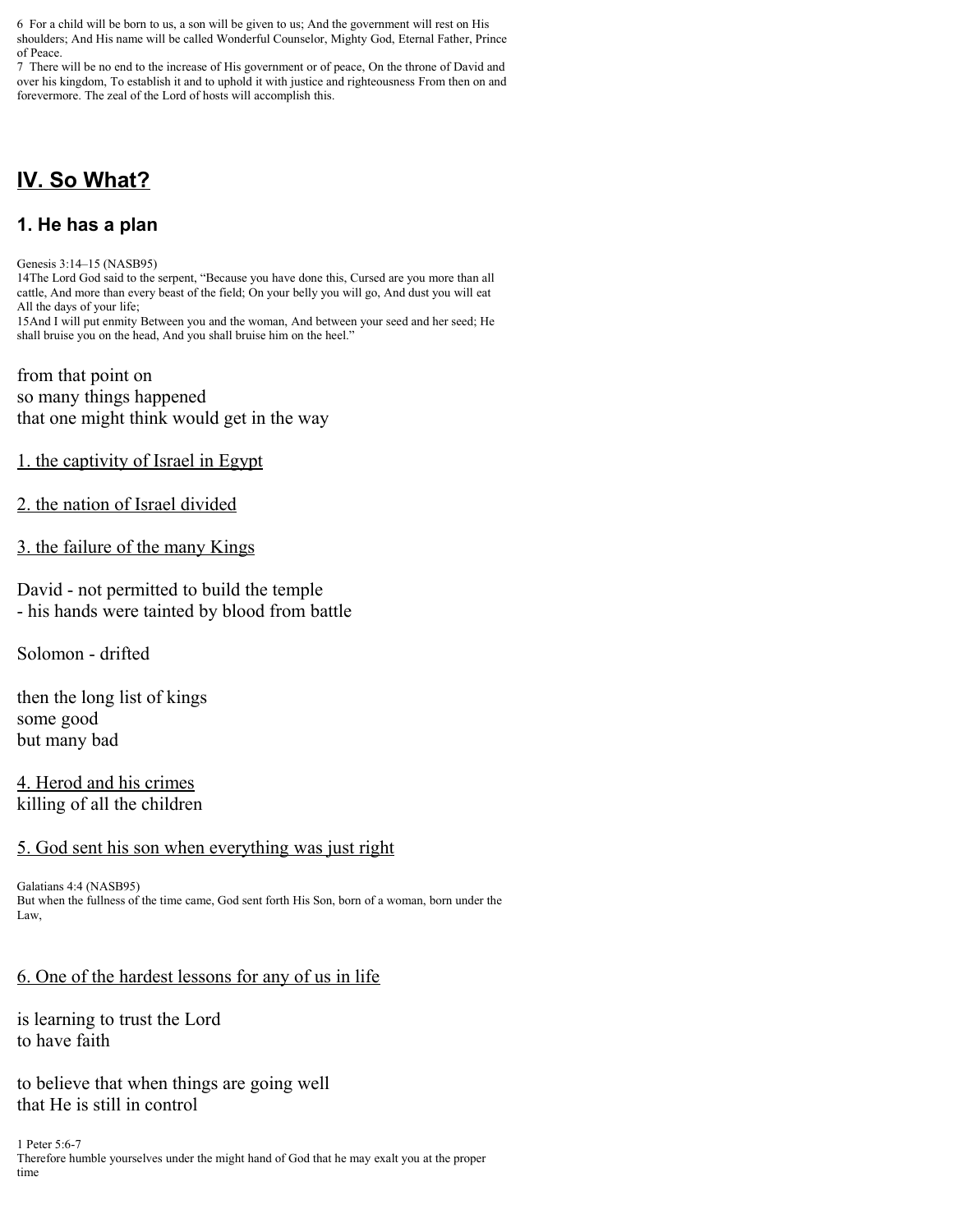## **2. He is true to His word**

Luke 2:25–35 (NASB95)

25 And there was a man in Jerusalem whose name was Simeon; and this man was righteous and devout, looking for the consolation of Israel; and the Holy Spirit was upon him.

26 And it had been revealed to him by the Holy Spirit that he would not see death before he had seen the Lord's Christ.

27 And he came in the Spirit into the temple; and when the parents brought in the child Jesus, to carry out for Him the custom of the Law,

28 then he took Him into his arms, and blessed God, and said,

29 "Now Lord, You are releasing Your bond-servant to depart in peace, According to Your word;

30 For my eyes have seen Your salvation,

31 Which You have prepared in the presence of all peoples,

32 A Light of revelation to the Gentiles, And the glory of Your people Israel."

33 And His father and mother were amazed at the things which were being said about Him.

34 And Simeon blessed them and said to Mary His mother, "Behold, this Child is appointed for

the fall and rise of many in Israel, and for a sign to be opposed—

35 and a sword will pierce even your own soul—to the end that thoughts from many hearts may be revealed."

#### God is True To His Word

Deuteronomy 7:9 (NASB95)

9"Know therefore that the Lord your God, He is God, the faithful God, who keeps His covenant and His lovingkindness to a thousandth generation with those who love Him and keep His commandments;

Psalm 33:4 (NASB95) For the word of the Lord is upright, And all His work is done in faithfulness.

Hebrews 10:23 (NASB95) 23 Let us hold fast the confession of our hope without wavering, for He who promised is faithful;

### **3. He cares**

John 3:16 (NASB95)

"For God so loved the world, that He gave His only begotten Son, that whoever believes in Him shall not perish, but have eternal life.

#### Titus 2:11–14 (NASB95)

11 For the grace of God has appeared, bringing salvation to all men,

12 instructing us to deny ungodliness and worldly desires and to live sensibly, righteously and godly in the present age,

13 looking for the blessed hope and the appearing of the glory of our great God and Savior, Christ Jesus,

14 who gave Himself for us to redeem us from every lawless deed, and to purify for Himself a people for His own possession, zealous for good deeds.

## **4. There is hope**

#### A. Because of what He has already done

1 John 4:9–10 (NASB95)

9 By this the love of God was manifested in us, that God has sent His only begotten Son into the world so that we might live through Him. 10 In this is love, not that we loved God, but that He loved us and sent His Son to be the propitiation for our sins.

Galatians 4:4–5 (NASB95)

4 But when the fullness of the time came, God sent forth His Son, born of a woman, born under the Law,

5 so that He might redeem those who were under the Law, that we might receive the adoption as sons.

#### B. because He is not yet done